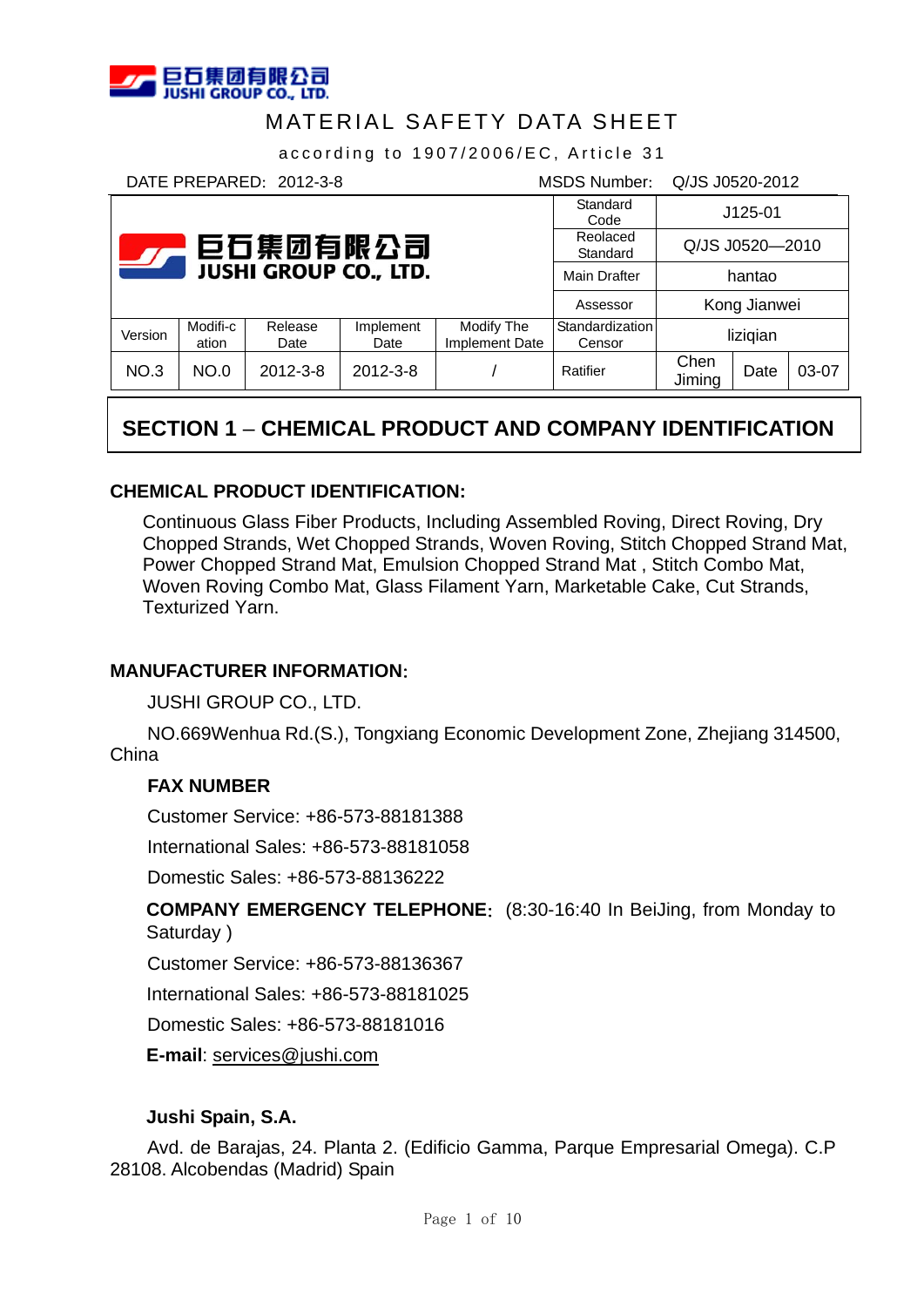

according to 1907/2006/EC, Article 31

DATE PREPARED:2012-3-8 MSDS Number: Q/JS J0520-2012

TELEPHONE:0034 917678817 FAX NUMBER: 0034 917678818 **E-mail**: nicanor.amor@jushispain.com

### **Jushi(India) FRP Accessories Private Limited**

310 CREATIVE INDUSTRIAL ESTATE N/M. JOSHI MARG MUMBAI 420011 India TELEPHONE:0091 224 033 5375/ 224 033 5333 FAX NUMBER:0091 224 033 5334 **E-mail**: vishal@jushifrp.com

### **Jushi Group Sinosia SA Composite Materials**

4/65 Nerl Hare Road,Atlantis Industrial7350,Capetown, South Africa TELEPHONE:27 21 5772747/00852 2541 1114 FAX NUMBER:27 21 5772727 **E-mail**: w\_w9@mweb.co.za / info@jushisinosia.co.za

### **Jushi Italy SRL**

VIA ADIGE 10/12 21043 CASTIGLIONE OLONA (VA) TELEPHONE:0039 0331857918 FAX NUMBER:0039 0331825521 **E-mail**: essebi@ jushiitaly.it

### **Jushi Canada Fiberglass Co., Ltd.**

Markham, Toronto Canada TELEPHONE:001 9054777628 FAX NUMBER:001 9054776047 **E-mail**: a.gardiner@jushicanada.com

### **JUSHI France SAS**

65 RUE DU DAUPHINE 69800 SAINT-PRIEST France TELEPHONE:33 4 72 78 20 48/33 (0) 4 7278 20 62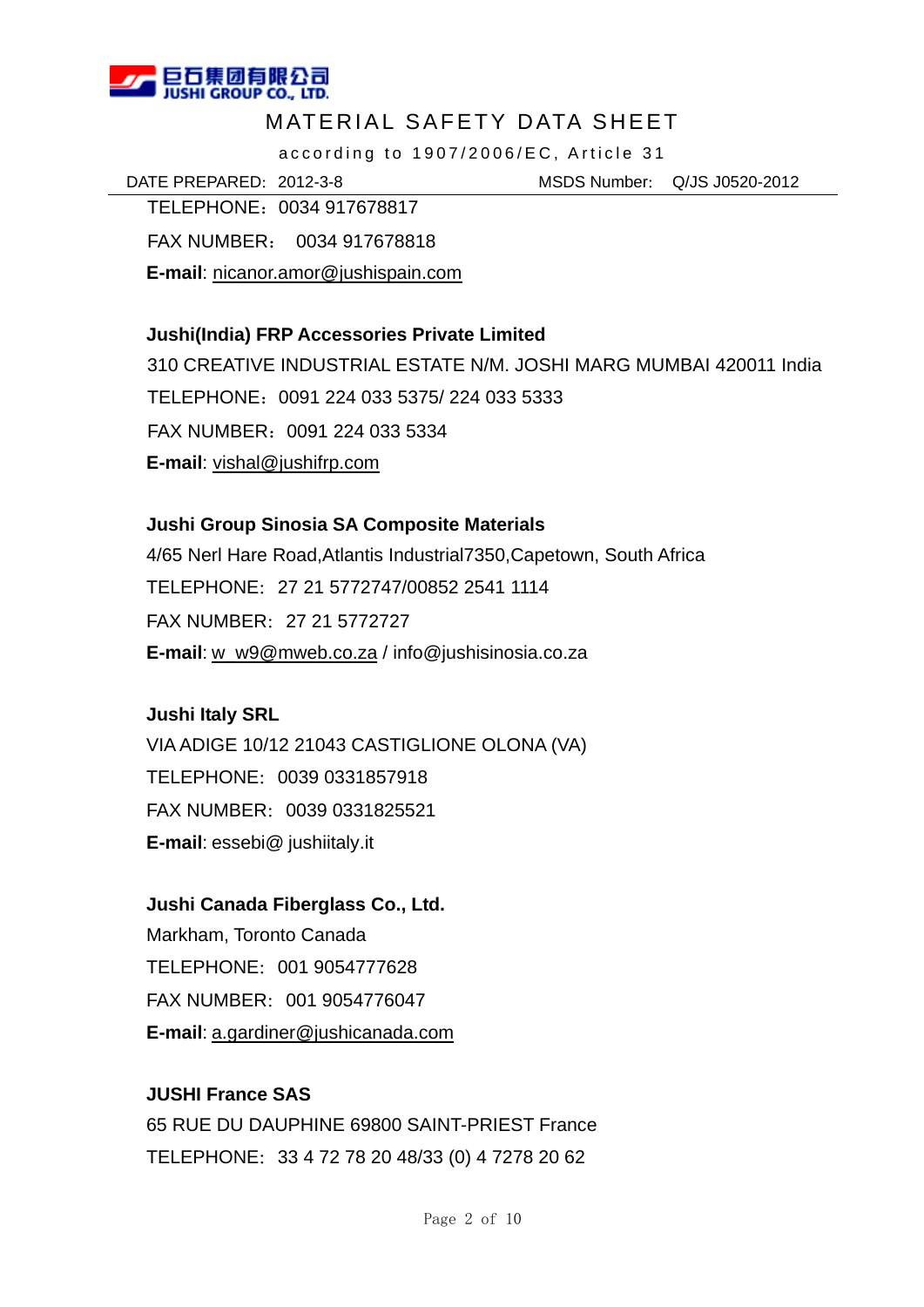

according to 1907/2006/EC, Article 31

DATE PREPARED:2012-3-8 MSDS Number: Q/JS J0520-2012

FAX NUMBER:33 4 72 78 20 41

**E-mail**: fabrice.bani@jushi.fr

### **JUSHI SINGAPORE PTE. LTD**

10 UBI CRESCENT, #05-70 (LOBBY D)UBI TECHPARK, SINGAPORE 408564 TELEPHONE:65 67425118 FAX NUMBER:65 6742 7108 **E-mail**: hsseng@jushi.com

### **HELM AG Hamburg**

Nordkanal Strasse 28 D-20097 Hamburg Germany TELEPHONE:49 40 2375 1330 FAX NUMBER:49 40 2375 1845 **E-mail:** e.kloevekorn@helmag.com

### **Gibson Enterprises, Inc. DBA JUSHI USA**

 4982 4th Street Irwindale,CA 91706 U.S.A. TELEPHONE:(626) 960-2038 FAX NUMBER:(626) 960-2037 **E-mail:** alan.gardiner@jushiusa.com If you couldn't contact one of them, please call the company emergency telephone.

### **MSDS NUMBER**:

Q/JS J0520

### **EFFECTIVE DATE**:

March 8, 2012

# **SECTION 2 – COMPOSITION / INFORMATION ON INGREDIENTS**

#### **Ingredients of Products:**

| <b>Product Name</b>     | Glass, %      | Size,<br>$\%$ | Binder,<br>$\frac{0}{0}$ | Water,<br>$\frac{0}{0}$ |
|-------------------------|---------------|---------------|--------------------------|-------------------------|
| <b>Assembled Roving</b> | $98.0 - 99.5$ | $0.05 - 1.80$ |                          | $0 - 0.20$              |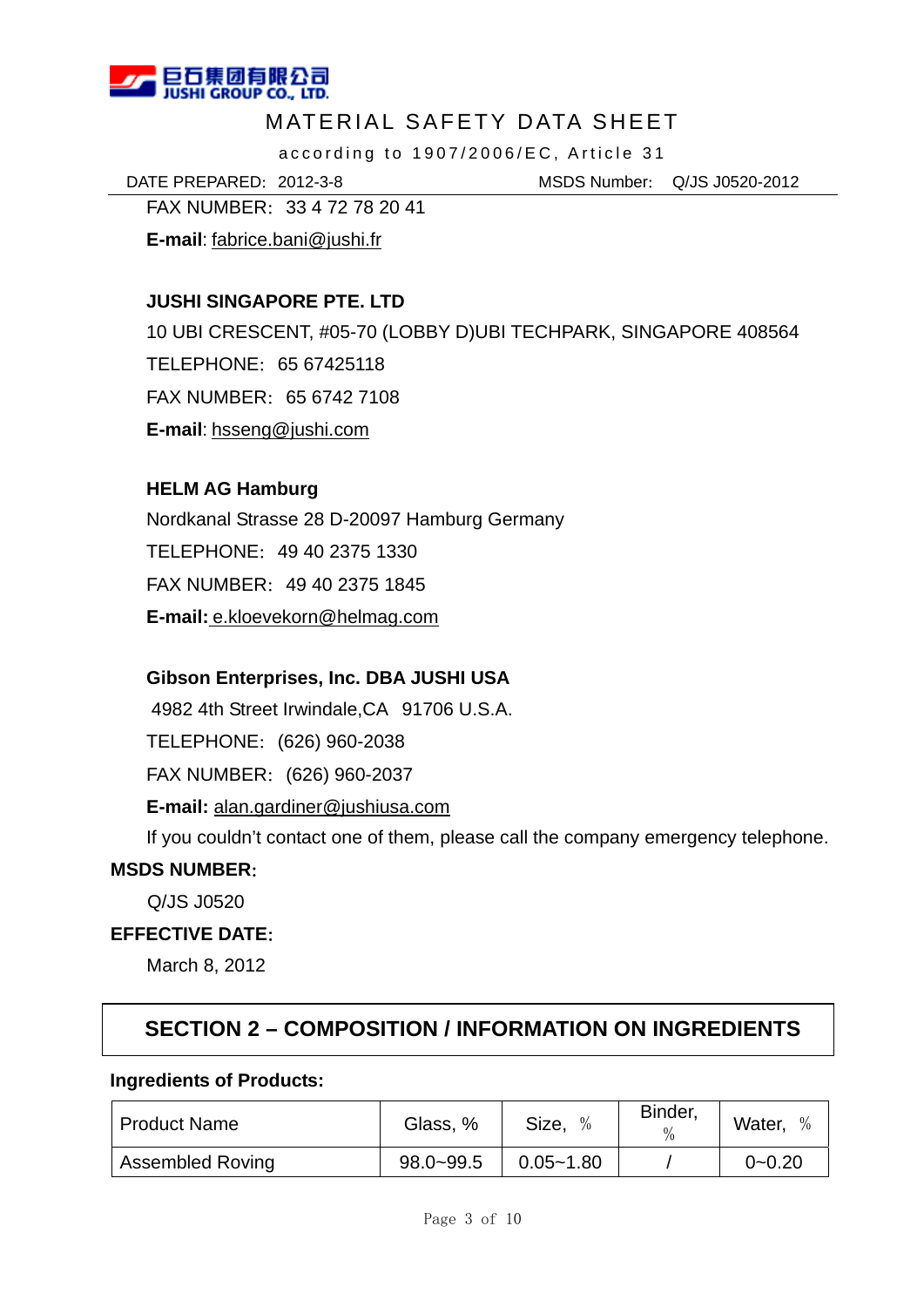

according to 1907/2006/EC, Article 31

| DATE PREPARED: 2012-3-8<br><b>MSDS Number:</b><br>Q/JS J0520-2012 |                |               |             |              |
|-------------------------------------------------------------------|----------------|---------------|-------------|--------------|
| Direct Roving                                                     | 98.7~99.85     | $0.15 - 1.10$ |             | $0 - 0.20$   |
| <b>Dry Chopped Strands</b>                                        | $98.25 - 99.9$ | $0.10 - 1.65$ |             | $0 - 0.10$   |
| <b>Wet Chopped Strands</b>                                        | $87.8 - 92.0$  | $0 - 0.20$    |             | $8.0 - 12.0$ |
| <b>Woven Roving</b>                                               | 98.8~99.85     | $0.15 - 1.00$ |             | $0 - 0.20$   |
| Power Chopped Strand Mat                                          | 92.45~98.35    | $0.35 - 1.35$ | $1.3 - 6.0$ | $0 - 0.20$   |
| <b>Emulsion Chopped Strand Mat</b>                                | 93.05~96.65    | $0.35 - 1.35$ | $3.0 - 5.4$ | $0 - 0.20$   |
| <b>Glass Filament Yarn</b>                                        | $98.6 - 99.2$  | $0.80 - 1.20$ |             | $0 - 0.20$   |
| <b>Cut Strands</b>                                                | $85 - 92$      |               |             | $8.0 - 15.0$ |
| Marketable Cake                                                   | $99.2 - 99.7$  | $0.30 - 0.60$ |             | $0 - 0.20$   |
| <b>Texturized Yarn</b>                                            | $99.2 - 99.9$  | $0.10 - 0.60$ |             | $0 - 0.20$   |

#### **CAS No.**:

Fiber glass: 65997-17-3

Size: N/A

#### **Size :**

Size is a mixture of chemicals applied to the glass strands.Most of this mixture is made up of basically non reactive high molecular weight polymers,often natural ingredients(starches) with no reactive sites,which are not listed as substances in the EINECS nor in the ELINCS appendices.

Sometimes size maybe also contain substances of organo-silane family or other substances.The manufacturer considers this risk as negligible as,even though listed as dangerous products, the concentration is extremely low(under 0.1% of total weight) and they are polymerised during the production of glass fibers production.

# **SECTION 3 – HAZARDS IDENTIFICATION**

With regard to its composition, these products are articles and not classified as hazardous according to European Directive 67/548/EEC and 99/45/EC and ST/SG/AC.10/30/Rev.2 and their latest amendments.

#### **Classification of Hazards**:

No information available.

#### **Routes of Entry**:

Ingestion, inhalation, skin and eye contact.

#### **Health Effects**:

Ingestion: Ingestion of the material is unlikely. However, ingestion of the material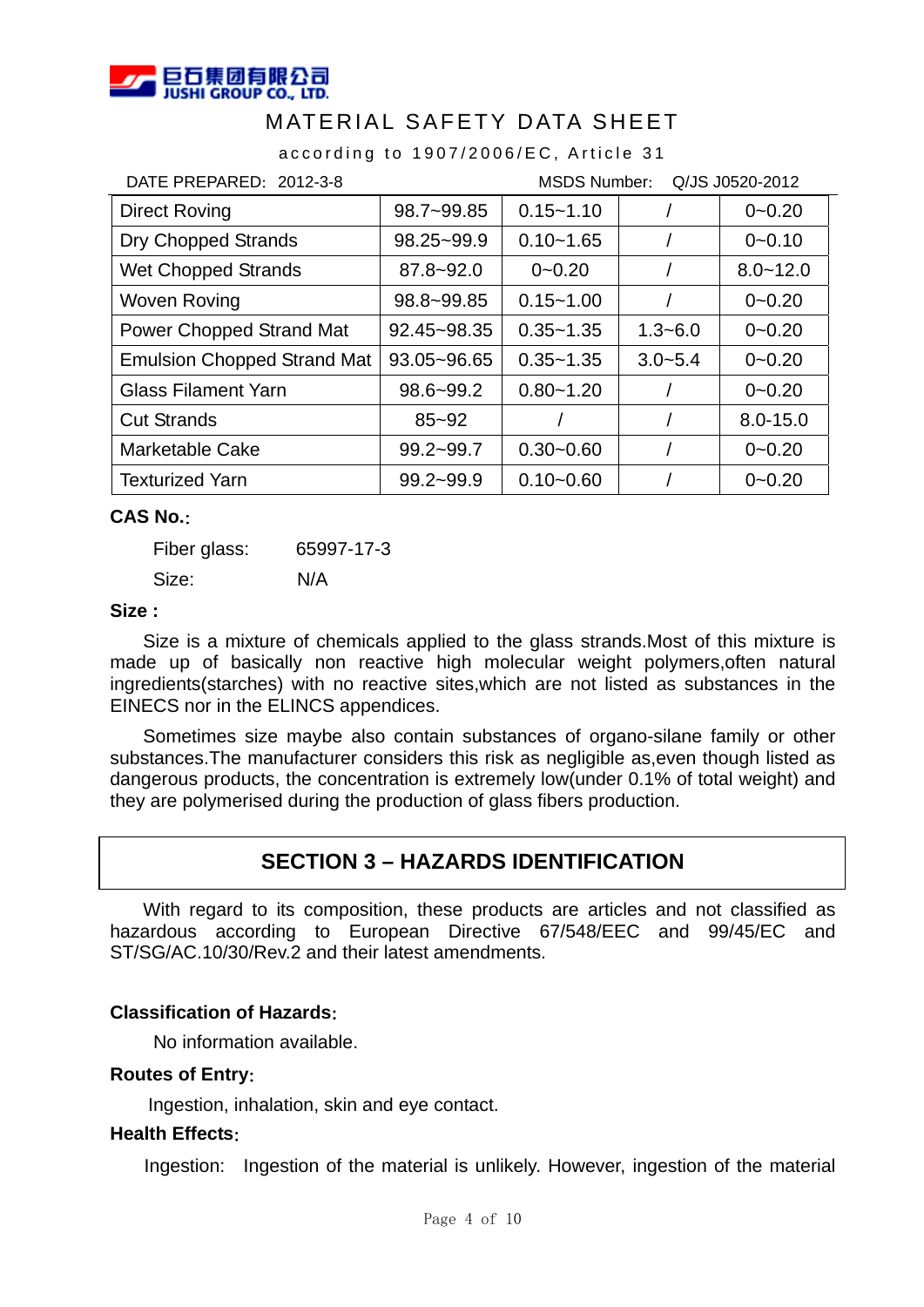

according to 1907/2006/EC, Article 31

DATE PREPARED:2012-3-8 MSDS Number: Q/JS J0520-2012

may cause gastrointestinal disturbance.

Inhalation: Breathing fiberglass dusts and particulates may cause irritation of the nose, throat and respiratory tract.

Skin contact: Fiberglass dusts and particulates may cause temporary irritation.

Eye contact: Fiberglass dusts and particulates may cause temporary irritation to the eyes.

#### **Environmental Effects**:

Long-term exposure to fiberglass environment may cause temporary effects.

#### **Inflammation and Explosion Hazards**:

No information available.

# **SECTION 4 – FIRST-AID MEASURES**

#### **Skin Contact:**

If irritation occurs to the skin, rinse with soap and water. Make sure to refrain from rinsing with warm water since warm water will make the skin pores open to allow fiberglass to penetrate more deeply. If fiberglass penetrates the skin, use a wash cloth to help pull out the fiberglass. To avoid further irritation, do not rub or scratch affected skin. If irritation persists, get medical help. Make sure to refrain from using compressed air to remove fiberglass from the skin.

#### **Eye Contact:**

Immediately flush eyes with clean water for at least 15 minutes. If irritation persists, get medical help.

#### **Inhalation:**

If inhaled, immediately remove the affected person to fresh air. If irritation persists, get medical help.

#### **Ingestion:**

Normally, ingestion of this material is unlikely. If it does occur, watch the person for several days to make sure that gastrointestinal disturbance does not occur. Do not let the person vomit unless required by medical personnel. If disturbance persists, get medical help.

# **SECTION 5 – FIRE-FIGHTING MEASURES**

#### **Flammability Classification**:

Non-flammable. But the size and packing material may burning.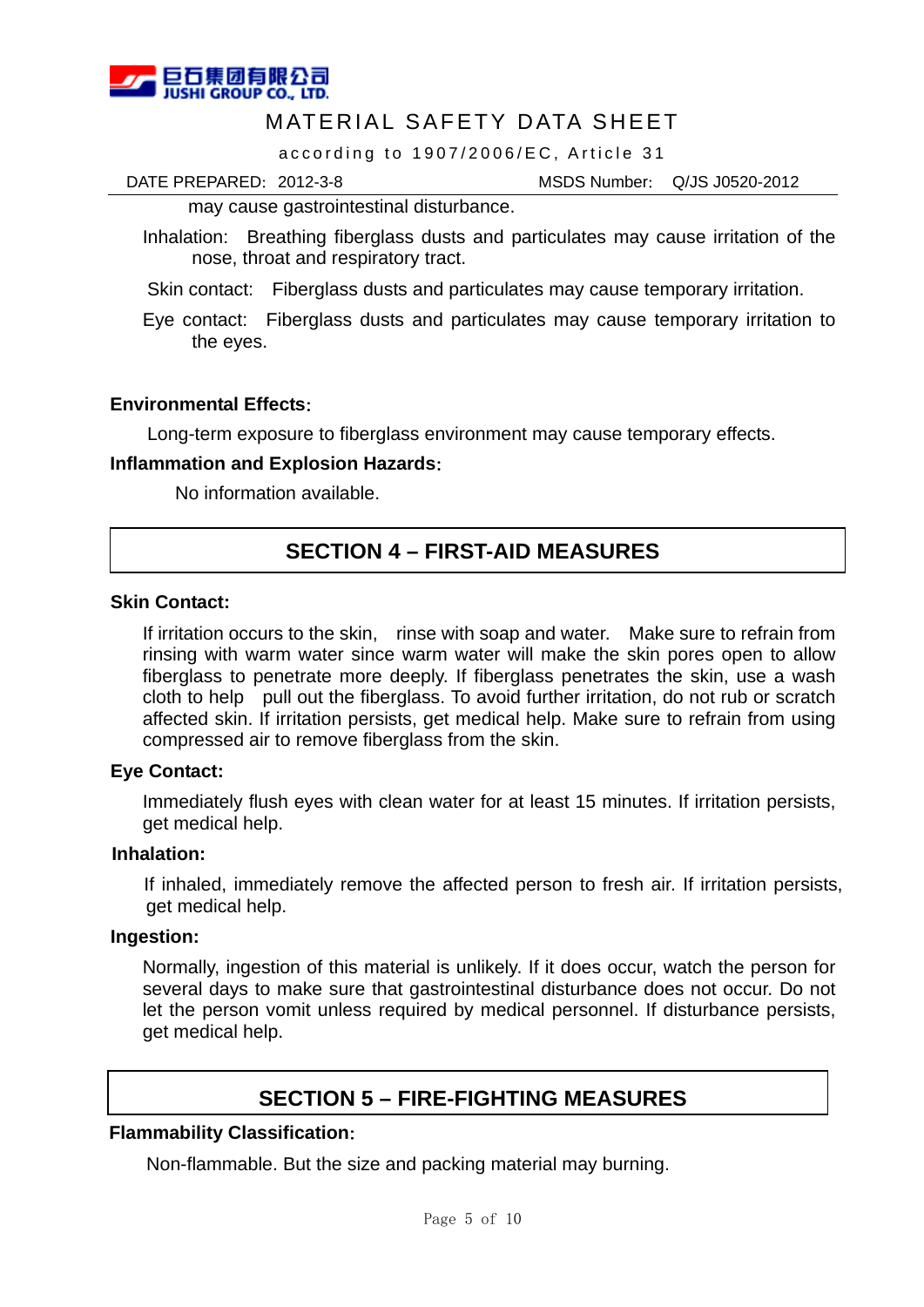

according to 1907/2006/EC, Article 31

DATE PREPARED:2012-3-8 MSDS Number: Q/JS J0520-2012

#### **Hazardous Combustion Products**:

Primary combustion products are carbon monoxide, hydrogen, carbon dioxide and water. Other undetermined compounds can be released in small quantities.

#### **Fire-Fighting Methods**:

Use dry chemical, foam, carbon dioxide and water as extinguishing media.

#### **Fire-Fighting Instructions:**

Fire fighters must use self-contained breathing apparatus and wear full protective gear.

# **SECTION 6 – ACCIDENTAL RELEASE MEASURES**

 In case of release to land, the material should be scooped up as waste and put into a special container and stored in a designated area. In case of release of water, the material will sink and disperse along the bottom of waterways or ponds and can not be easily removed after it is waterborne. However, the material is non-hazardous in water.

# **SECTION 7 – HANDLING AND STORAGE**

#### **Handling**:

Try to prevent the packing material from be damaged and keep the product inside the packing material to minimize the generation of dusts. Maintain a clean work environment and avoid generation of fiberglass fragments from improper handling.

#### **Storage**:

Keep product in its packaging until use to minimize potential dust generation.

# **SECTION 8 – EXPOSURE CONTROLS / PERSONAL PROTECTION**

#### **Highest Permissible Concentration**:

National and international hygiene standards are as follows:

| Component                  | Permissible Exposure Limit<br>of OSHA<br>(8-hr Average Weight) | Permissible Exposure Limit of<br><b>ACGIH</b><br>(8 hr Average Weight) |
|----------------------------|----------------------------------------------------------------|------------------------------------------------------------------------|
| <b>Total Dust</b>          | 15 mg/m $3$                                                    | 10 mg/m $3$                                                            |
| Respirable<br>particulates | 5 mg/m $3$                                                     | 3 mg/m <sup>3</sup>                                                    |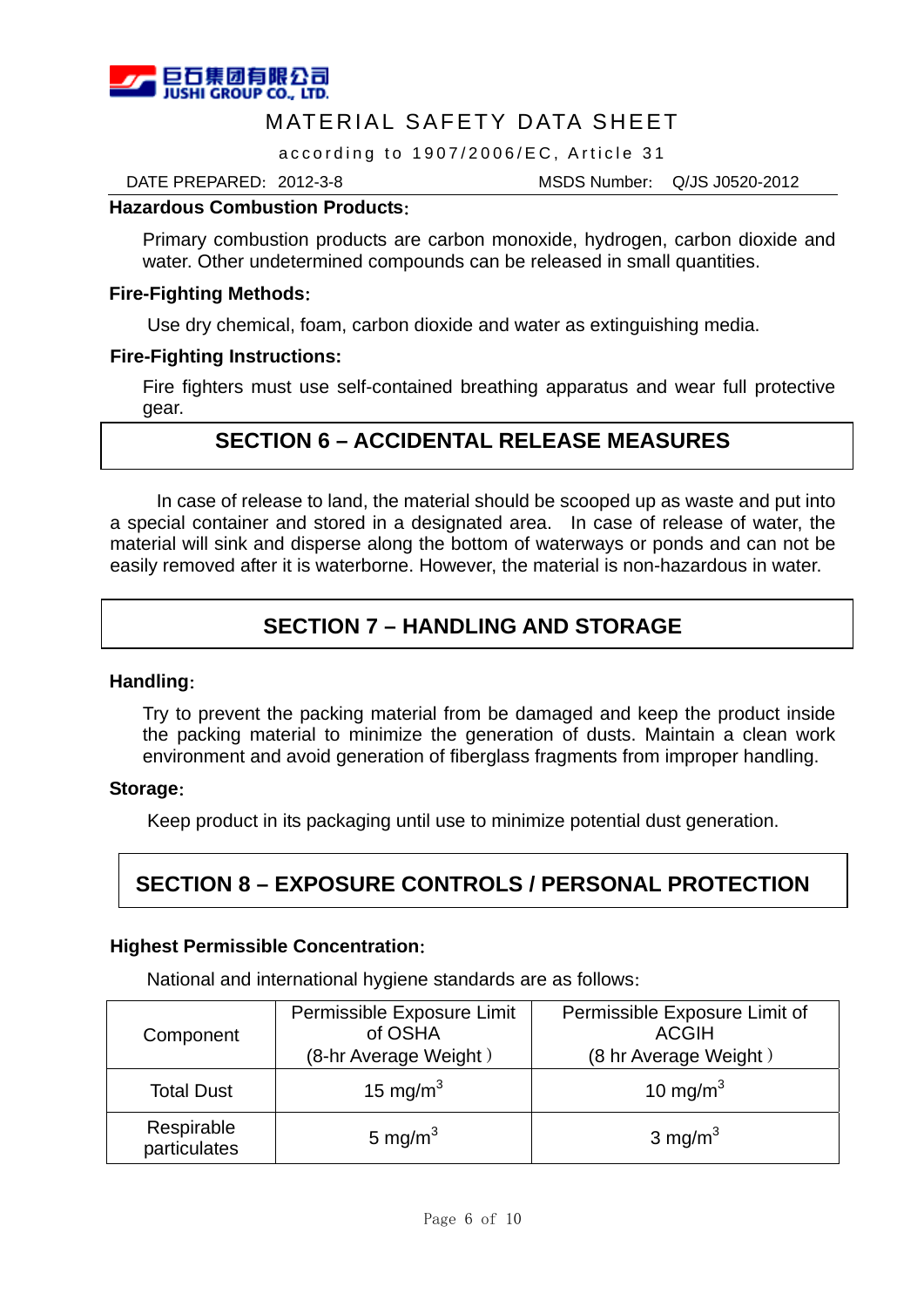

according to 1907/2006/EC, Article 31

DATE PREPARED:2012-3-8 MSDS Number: Q/JS J0520-2012

| Respirable Fibre |  | fibre/ml |
|------------------|--|----------|
|------------------|--|----------|

#### **Engineering Control**:

Production areas are closed off and a required relative humidity is maintained.

#### **Respiratory Protection**:

Wear a suitable mask when working in an environment where dust concentration is high.

#### **Eye Protection**:

Wear safety glasses and face shield.

#### **Body Protection**:

Normal loose working clothing (long-sleeved shirts and long pants) is recommended. Skin irritation occurs primarily at the contact areas such as around the neck and waist.

#### **Hand Protection**:

Wear gloves. Skin irritation occurs primarily at the contact areas such as wrists and between the fingers.

| <b>SECTION 9 - PHYSICLAL AND CHEMICAL PROPERTIES</b> |                               |  |  |
|------------------------------------------------------|-------------------------------|--|--|
| <b>Product Appearance and</b><br><b>Properties:</b>  | <b>Flash Point:</b>           |  |  |
| White or off-white solid; No odor.                   | Not applicable                |  |  |
| pH Value:                                            | <b>Ignition Temperature:</b>  |  |  |
| Not applicable.                                      | Not applicable                |  |  |
| <b>Melting Point:</b>                                | <b>Explosion Upper Limit:</b> |  |  |
| $>800^{\circ}$ C.                                    | Not applicable                |  |  |
| <b>Boiling Point:</b>                                | <b>Explosion Lower Limit:</b> |  |  |
| Not applicable.                                      | Not applicable                |  |  |
| <b>Relative Density:</b>                             | <b>Solubility (in Water):</b> |  |  |
| 2.6 Times that of water.                             | Insoluble                     |  |  |
| <b>Relative Vapor Density:</b>                       |                               |  |  |

#### **Relative Vapor Density**: Not applicable

### **Product Use**:

Fiberglass is an inorganic nonmetal material and is used as Plastics reinforcement and acoustical insulation.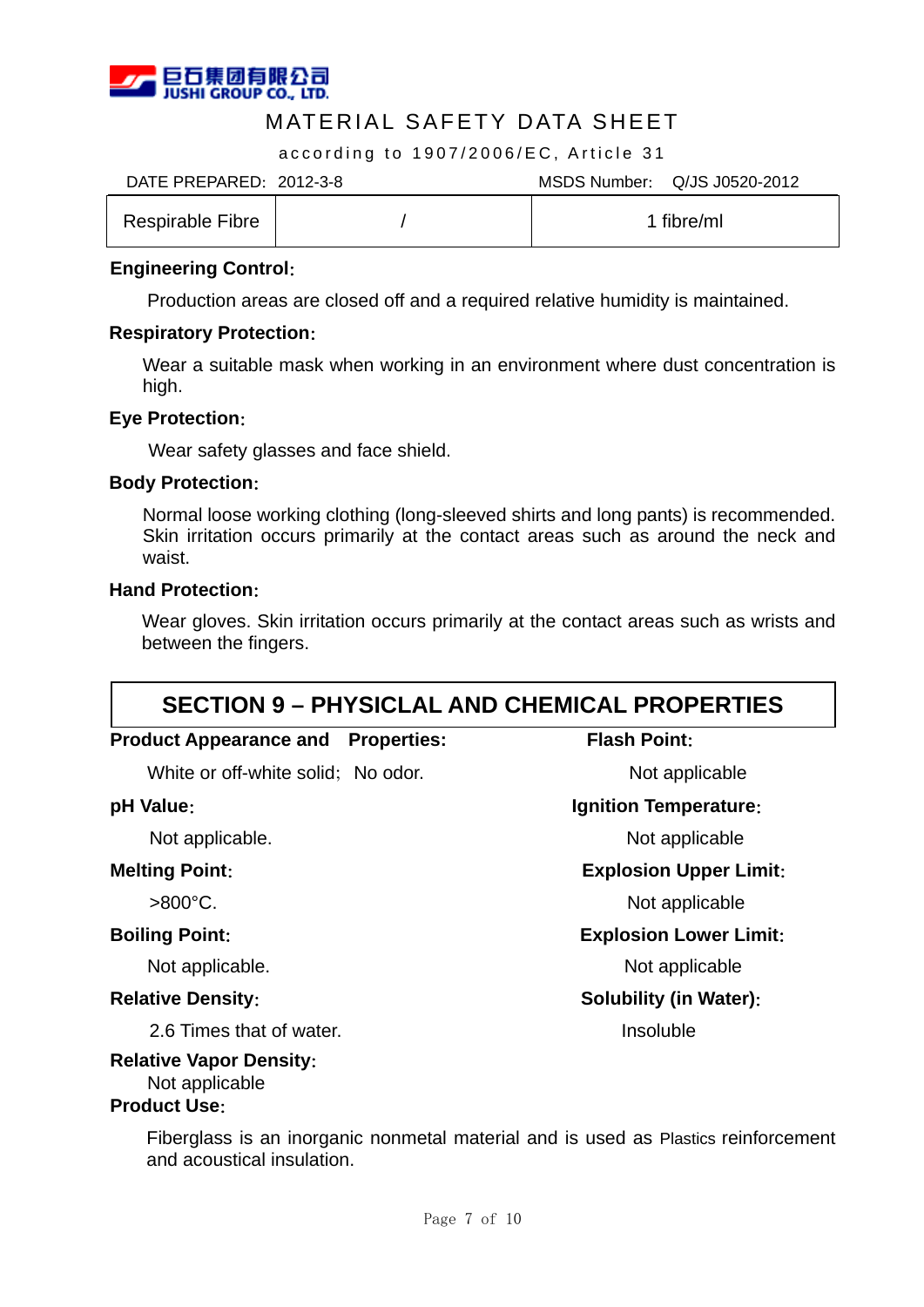

according to 1907/2006/EC, Article 31

DATE PREPARED:2012-3-8 MSDS Number: Q/JS J0520-2012

# **SECTION 10 – STABILITY AND REACTIVITY**

#### **Stability:**

This is a Stable material.

#### **Materials to Avoid**:

None.

#### **Conditions to avoid**:

None.

#### **Hazardous Polymerization**

Will not occur.

# **SECTION 11 – TOXICOLOGICAL INFORMATION**

#### **Acute Toxicity**:

None.

#### **Irritability**:

l

Fiberglass dusts may cause irritation to skin and eye. Ingestion of fiberglass may cause irritation to the throat, stomach and gastrointestinal tract. Inhalation may cause coughing, sneezing and nose and throat irritation. Experience indicates that inhalation of a large amount of fiberglass may cause difficulty in breathing, congestion and chest tightness.

#### **Carcinogenicity**:

The International Agency for Research on Cancer (IARC), agency of the World Health Organization (WHO), has determined that fiberglass is a non-carcinogenic material because the evidence is inadequate to prove that fiberglass can cause humans and experimental animals to develop cancer.

# **SECTION 12 – ECOLOGICAL INFORMATION**

No data available for this product. Fiberglass products are not listed as a material harmful to animals, plants and fish.

# **SECTION 13 – DISPOSAL CONSIDERATIONS**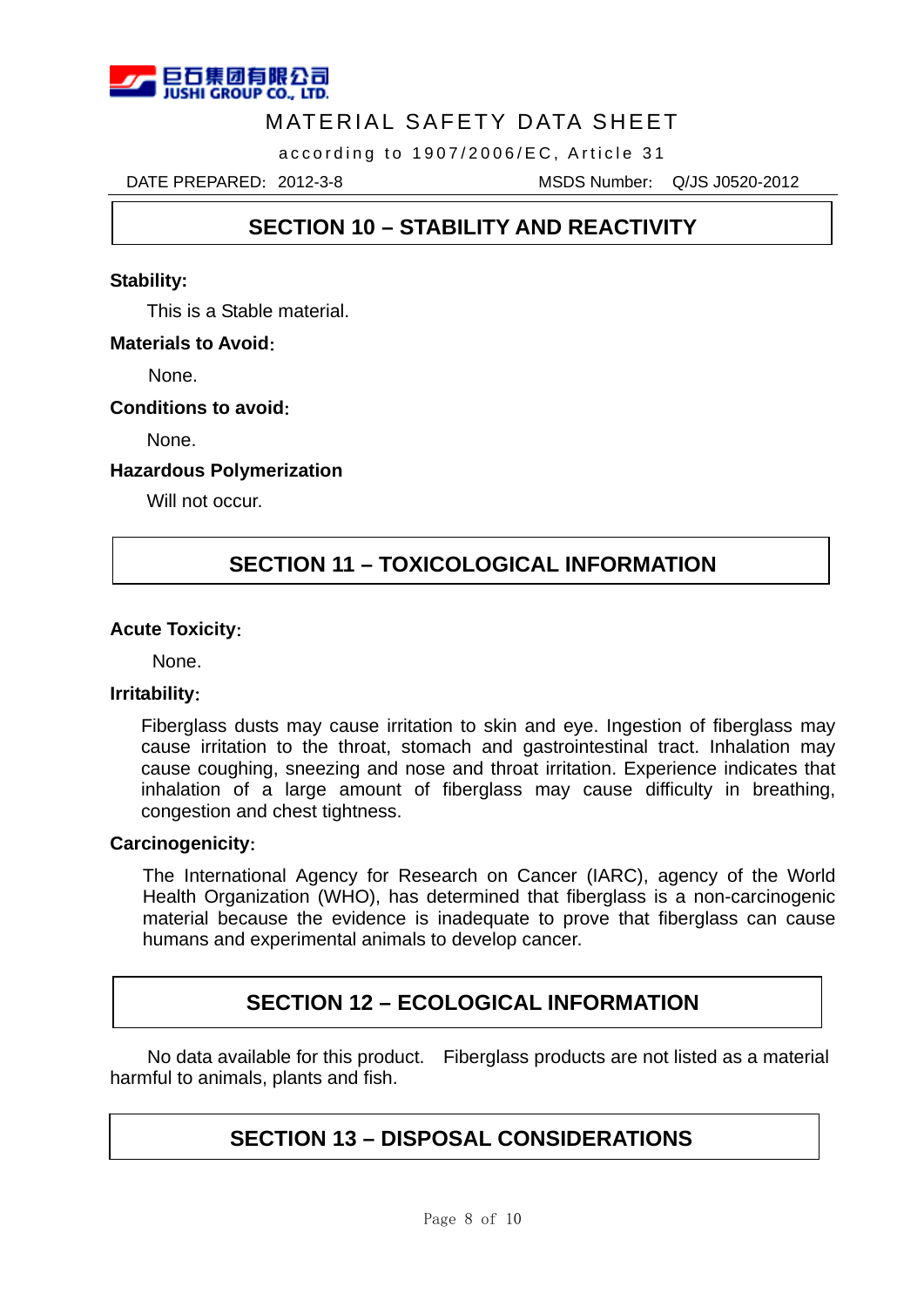

according to 1907/2006/EC, Article 31

DATE PREPARED:2012-3-8 MSDS Number: Q/JS J0520-2012

#### **RCRA Hazard class**:

Non-hazardous.

#### **Disposal Instructions**:

Dispose waste material according to local environmental regulations.

### **DECTION 14 – TRANSPORT INFORMATION**

#### **Classification and Code of Hazards:**

None.

#### **UN Code**:

None.

#### **Packing Mark:**

None.

#### **Packing Category:**

None.

#### **Packing Method**:

None.

#### **Transport Instructions**:

Rolling and moisture should be avoided in transit.

# **SECTION 15 – REGULATORY INFORMATION**

### **SARA title** Ⅲ:

#### **Hazard categories**:

| Acute health:                     | Yes |  |  |
|-----------------------------------|-----|--|--|
| Chronic health:                   | N٥  |  |  |
| Fire hazard.                      | N٥  |  |  |
| Pressure hazard:                  | N٥  |  |  |
| Reactivity hazard:                | N٥  |  |  |
| <b>Reportable ingrediedients:</b> |     |  |  |

| Sec.302/304: | <b>None</b> |
|--------------|-------------|
|--------------|-------------|